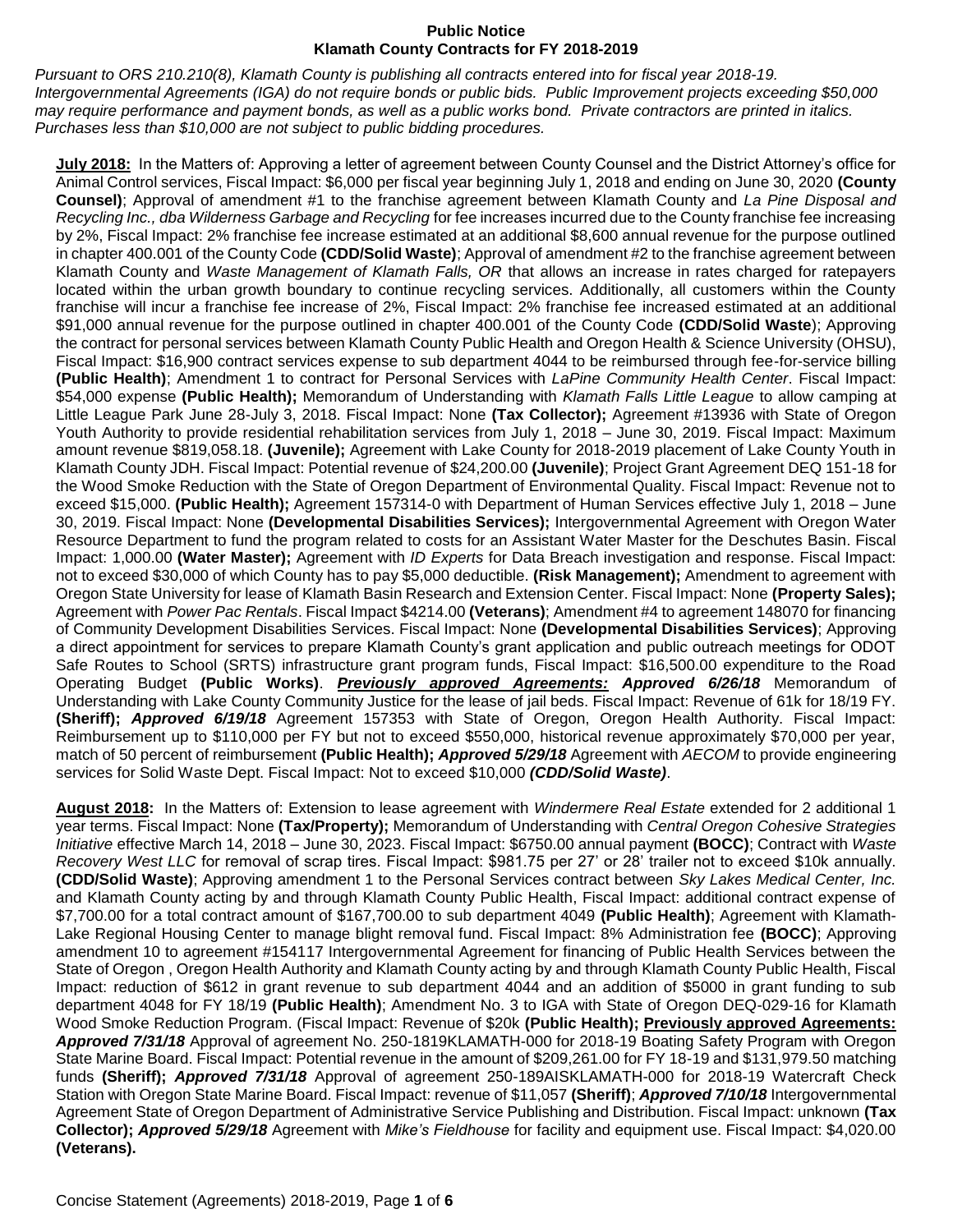**September 2018:** In the Matters of: Agreement with *ZCS Engineering and Architecture* for preliminary design of sidewalk renovation at the main entrance of the Museum. Fiscal Impact: \$3,800 **(Museum)**; Amendment to agreement with *ID Experts/Kivu* for data breach investigation and response for data breach on July 9, 2018. Fiscal Impact: increase previous approved amount not to exceed \$30,000 to \$50,000, County will pay deductible of \$5,000 **(Risk)**; Approving amendment 2 to agreement 1010448 between Oregon Health & Science University and Klamath County Public Health, Fiscal Impact: increase grant revenue of \$10,000 to sub department 4047 **(Public Health)**; Approving the *Ross Ragland Cultural Center* Rental Agreement, Fiscal Impact: contract expense of \$430.00 to sub department 4049 **(Public Health)**; Approval of a collective bargaining agreement between Klamath County and the Federation of Parole and Probation Union for the period of July 1, 2018 to June 30, 2020. Fiscal Impact: \$32,982.25 for FY 18-19 and unknown for FY 19-20. **(Human Resources**); Approving an agreement for the ODVA funding for FY July 1, 2018 to June 30, 2019, Fiscal Impact: \$112,343.00 **(Veterans)**; **Previously approved Agreements:** *Approved 7/03/18* Approval of MOU to support Youth Attendance Team (YAT) with Klamath Falls City and County School Districts. Fiscal Impact: City Schools to contribute \$23,000, County Schools to contribute \$36,000 and Juvenile to contribute \$24,000 in staff services, total revenue \$59,000 revenue. **(Juvenile)**; *Approved 8/07/18* Approving Program Letter of Agreement with Oregon Health & Science University. Fiscal Impact: None **(Public Health)**; *Approved 8/21/18* Agreement with *Windermere Real Estate* for listing of 1500 Esplanade. Fiscal Impact None **(Tax/Property Sales)**.

**October 2018:** In the Matters of: Agreement with *Winterowd and Brooks LLC* for consulting services regarding completion of Phase III of the Urban Area Comprehensive Plan. Fiscal Impact: not to exceed \$42,500 **(Planning)**; Contract with *Allied Environmental Services* for periodic removal of electronic waste. Fiscal Impact: estimate of \$7,000-10,000 annually **(Solid Waste);** Agreement with *Robert Wood Johnson Foundation*. Fiscal Impact: None **(Public Health**); Amendment 1 to agreement with *Portfolio Advisors*. Fiscal Impact: \$49,000 expenditure to General Fund **(Treasurer)**; Agreement with Klamath County School District for 3 School Resource Officers. Fiscal Impact: Revenue of \$207,701.00 for 18-19 FY **(Sheriff)**; Intergovernmental agreement with Klamath Falls City Schools. Fiscal Impact: None **(Public Health);** Amendment 10 to lease agreement with State of Oregon, Board of Trustees of Oregon State University for lease of Klamath Basin Research and Extension Center on Washburn Way. Fiscal Impact: None **(Property Management)**; Agreement with Klamath Lake Community Action Services (KLCAS) to provide burnable firewood for KLCAS's energy assistance clients. Fiscal Impact: Revenue not to exceed \$7,000 **(Community Corrections)**; Intergovernmental Agreement with Klamath County School District. Fiscal Impact: None **(Public Health)**; Memorandum of Understanding with *Sky Lakes Medical Center Foundation*. Fiscal Impact: \$25,000 expenditure **(Public Health)**; Agreement with *Qualifacts* to convert our Mental Health records to PDF. Fiscal Impact: expenditure of \$1800.00 from Mental Health Admin budget **(BOCC)**; Contract with *Diversified Contractors Inc.* for installation of three skylights in the roof of the Klamath County Museum. Fiscal Impact: None to the museum budget as the Klamath County Museum Foundation will pay for entire project. **(Museum);** Amendment 1 to agreement 157110 with State of Oregon Department of Human Services and Oregon Health Authority. Fiscal Impact: None **(Public Health); Previously approved Agreements:** *Approved 6/26/18* Amending agreement with *Insight* for the Microsoft Enterprise Renewal for 2nd Year. Fiscal Impact: \$124,353.05 from Technology Maintenance Reserves for 18-19 FY. **(IT)***; Approved 7/10/18* Amendment 1 to agreement 32266 with State of Oregon Department of Transportation for implementation of the State's OR140: Klamath Boat Marina – Lakeshore Drive Project. Fiscal Impact: None **(Public Works)**; *Approved 8/07/18* Lease agreement with *Klamath Child and Family Treatment Center dba Klamath Basin Behavior Health.* Fiscal Impact: Revenue of \$1300 per month **(Property Sales)**; *Approved 8/21/18* Contract with *Salem Farm Inc.* for equipment and services to upgrade and repair security electronics system. Fiscal Impact: Up to \$6900.00. **(Juvenile)**; *Approved 8/28/18* Equitable Sharing Agreement and Certification with Federal Government. Fiscal Impact: unknown revenue amount. **(Sheriff)**; *Approved 9/11/18* Amendment 3 to *Helion Software Inc.* contract to correct a typo. Fiscal Impact: None **(Assessor)**; *Approved 9/25/18* Amendment 11 to IGA 154117 with State of Oregon, Oregon Health Authority for financing of Public Health Services. Fiscal Impact: increased revenue of \$13,186. **(Public Health):** *Approved 9/25/18*  Agreement with *Cannon* for purchase of all-in-one machine. Fiscal Impact: \$168.45 per month for 48 months to be split between HR, Risk Counsel and BOCC along with actual usage costs per department **(HR).**

**November 2018:** In the Matters of: Agreement with Klamath Community College for a 24 hour drop box. Fiscal Impact: \$2,138.55 expenditure for new box. **(Clerk)**; Addendum to Master Services Agreement with *Clearwater Analytics* extending term to 11/10/19. Fiscal Impact: \$12,500 annual expenditure. **(Finance)**; APHIS Wildlife Services Work and Cooperative Service Agreement 18-7341-6977-RA with US Dept. of Agriculture. Fiscal Impact: \$5000 from Wolf Grant fund. **(BOCC)**; Agreement with *Great Basin Insurance* for HR consulting services. Fiscal Impact: services billed at \$50.00 per hour **(BOCC)**; Renewal agreement with *Springbrook Software* extending the term for an additional year. Fiscal Impact: \$70,017.75 expenditure **(Finance)**; Amendment 1 to contract with *Biomass One* for removal of wood waste material at landfill. Fiscal Impact: Historically None **(CDD/Solid Waste)**; Agreement with *Klamath Community Youth Sports Complex dba Steen Sports Park, Klamath Basin Pickleball Association* and Klamath County. Fiscal Impact: None **(BOCC)**; Settlement agreement with Klamath Interoperable Radio Group (KIRG). Fiscal Impact: expenditure of \$19,975 **(BOCC)**; Economic Development Grant agreements for Fall 2018 cycle. Fiscal Impact: \$3,719 from Economic development fund **(Finance)**; Agreement with Klamath Community College dba Klamath Idea to promote economic development. Fiscal Impact: \$10,000 expenditure from economic development fund. **(Finance)**; Tourism Grant agreements for Fall 2018 cycle. Fiscal Impact: \$93,488 from Tourism fund **(Finance)**; Title III funding letter agreement. Fiscal Impact: \$33,750 for project period 2019-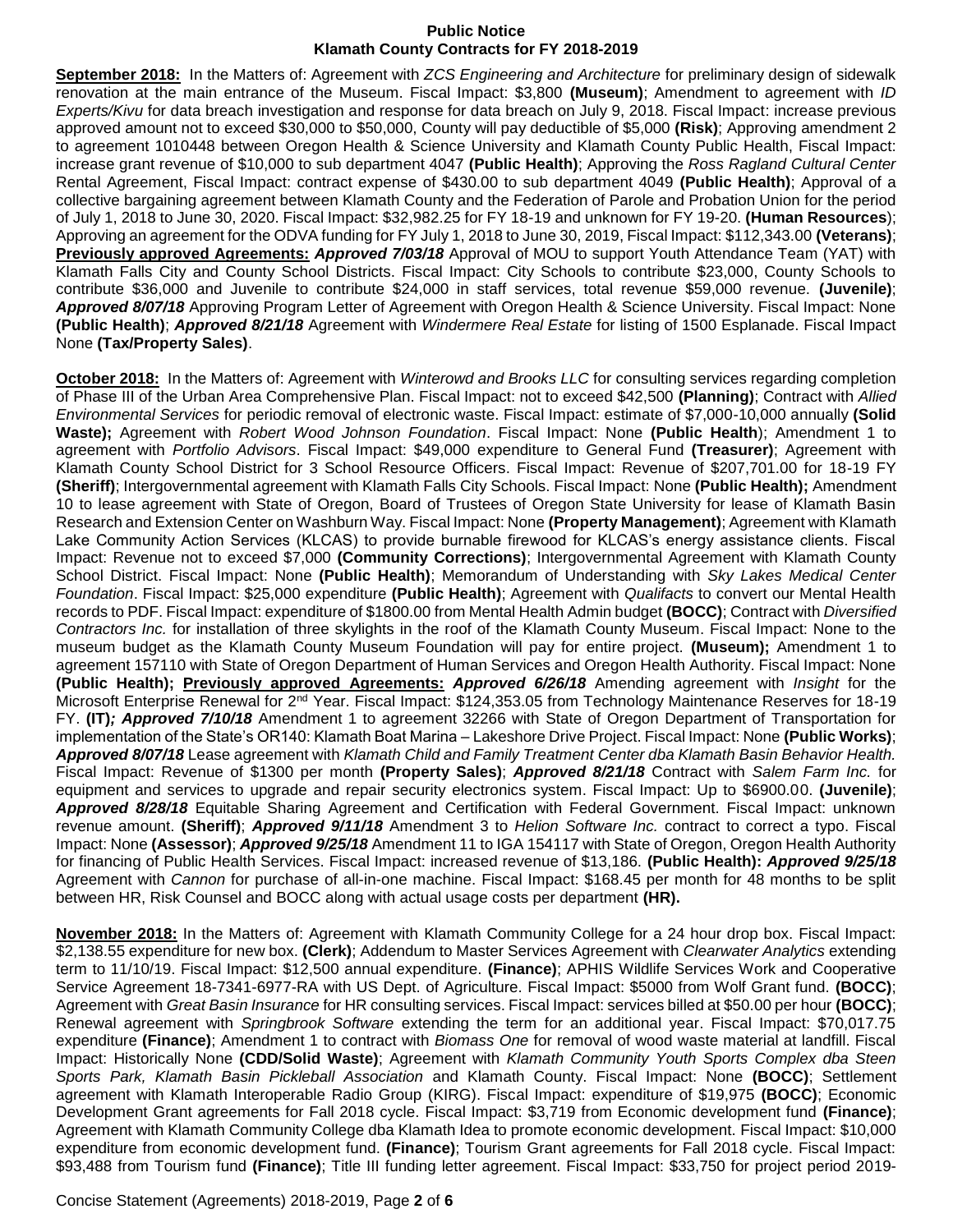2022. (**BOCC)**; Amendment 1 to agreement 152751 with State of Oregon Department of Human Services. Fiscal Impact: None **(Community Corrections)**; Approving the Sheriff's Office to apply for and accept a grant from the Oregon State Parks and Recreation Department, Fiscal Impact: is expected to be an increase of \$56,162.76 revenues to the Sheriff's Office for the period beginning July 1, 2019 through June 30, 2021. There is a matching funds commitment of \$14,040.69 which is currently budgeted within the Sheriff's Office Patrol Division operating expenses **(Sheriff)**; Approving amendment five (5) to the facility lease agreement between Klamath County and *National Mentor Services, LLC,* Fiscal Impact: none **(Developmental Disabilities)**; **Previously approved Agreements:** *Approved 8/28/18* Agreement with *Point and Pay* for merchant Electronic Payment Processing Services. Fiscal Impact: None to the County customer pays transaction fees. **(Tax Collector)**; *Approved 8/07/18* Amendment 1 to the Oregon Department of Agriculture Wolf Depredation Compensation and Financial Assistance Agreement. Fiscal Impact: Revenue of \$2,500 **(BOCC)**.

**December 2018:** In the Matters of: Approving the attached Addendum #3 to agreement MA16000145-2 with *IDExperts/Kivu* to add notification and tracking services for the data breach that occurred on 07/09/2018, Fiscal Impact: None **(Risk Management & County Counsel)**; Modification 3 to agreement 17-PA-11060200-015 with Fremont National Forest for weed control. Fiscal Impact: None **(Public Works)**; Agreement with *Opengov* for additional services. Fiscal Impact: None **(Finance)**; Service Contract with *Educational Message Service Inc.* Fiscal Impact: Expenditure \$3,395 **(Public Health)** *Previously approved Agreements: Approved 11/20/18* Amendment 12 to agreement 154117 with State of Oregon, Oregon Health Authority for financing of Public Health Services. Fiscal Impact: increased revenue of \$904 to sub dept. 4029 and \$12,810 to sub department 4044. **(Public Health)**; *Approved 11/20/18* Amendment 13 to agreement 154117 with State of Oregon, Oregon Health Authority for financing of Public Health Services. Fiscal Impact: increased revenue of \$124,146 to sub dept. 4049 **(Public Health)**; *Approved 11/20/18* Grant Agreement with State of Oregon Parks and Rec. Dept. for Steen Sports Park Pickleball project. Fiscal Impact: None to the County, \$30,000 grant award, \$35,000 match to be paid by Pickleball Association. **(CDD/Parks);** *Approved 9/25/18* Modification 008 to BLM contract L14PX01949. Fiscal Impact: \$25,000 revenue **(Sheriff)**; *Approved 11/27/18* Amendment No 5 to agreement 148070 with State of Oregon for financing of Community Developmental Disabilities Services. Fiscal Impact: Fee increase from \$50.00 to \$125.00 per PSW out-ofcycle payment request **(Developmental Disabilities Services).**

**January 2019:** In the Matters of: Approving the agreement between *BestNotes* and Klamath County Developmental Disabilities Services for the use of an electronic records database system, Fiscal Impact: not to exceed \$10,000 per fiscal year from the Developmental Disabilities Services budget **(Developmental Disabilities)**; Approving Amendment 2 to the contract for personal services between Klamath County Public Health and *La Pine Community Health Center*, Fiscal Impact: None **(Public Health)**; Approval of an agreement with Klamath Community College creating a Sheriff sub-station at the location of the college and be supervised by a KCSO Sargent. Fiscal Impact: Revenue of \$306,060 over a three-year period. **(Sheriff)**; Approve the annual service agreement amendment for 2019 and 2020 with *Independent Actuaries Inc*., Fiscal Impact: \$31,000 plus actual charges from additional requests and benefit calculations **(Human Resources)**; Agreement #32734 with State of Oregon Department of Transportation for All Road's Transportation Safety Project (ARTS); Fiscal Impact: \$343,980.60 revenue. **(Public Works)**; **Previously approved Agreements:** *Approved 9/04/18* Amendment 1 to agreement 250-1819KLAMATH -000 18-19 Boating Safety Program Agreement with the Oregon State Marine Board. Fiscal Impact: Increased expenses and revenues in the amount of \$14,000 for 18-19 FY. **(Sheriff)**; *Approved 9/11/18* Agreement with Klamath Community College for a limited duty School Resource Officer for the purposes of crime prevention. Fiscal Impact: Revenue in the amount of \$37,502.00 for 18-19 FY. **(Sheriff)**; *Approved 11/20/18* Approval to finalize the application process and accept the High Visibility Overtime Enforcement grant awards with the State of Oregon Department of Transportation. Fiscal Impact: Grant funds in the amount of \$17,500 and matching funds in the amount of \$3500.00. **(Sheriff);** *Approved 11/20/18* Agreement with *Canon* to lease an all-in-one copier machine. Fiscal Impact: \$73.79 per month for 48 months and additional .0066 per page charge. **(Juvenile);** *Approved 10/16/18* Agreement with *Global relay* to provide social media archiving. Fiscal Impact: \$295 set up fee and \$225 monthly split between departments that have social media pages. **(IT)**; *Approved 10/16/18* Agreement with *US Cellular* to provide GPS devices within vehicles for the Community Development Department. Fiscal Impact: Onetime fee of \$1875 for the devices then 19.99 monthly charge per vehicle. **(IT)**; *Approved 11/06/18* Approval of Collective Bargaining Agreement with Klamath County District Attorney's Association Union for 7/1/18 – 6/30/20. Fiscal Impact: Additional expenditure of \$31,582.38 for FY18-19, and to be determined for FY19-20**. (Human Resources).**

**February 2019:** In the Matters of: Approving amendment 14 to agreement 157117 for financing of Public Health Services with State of Oregon Health Authority. Fiscal Impact: increased revenue of \$5,710.00 **(Public Health)**; Approving the construction contract and change order #1 between Klamath County Public Works and *Kinsman Construction, LLC* for construction of the Klamath County Sand Shed and Truck Shed, Fiscal Impact: \$1,000,000 to the Federal Reserve Budget and \$249,733 to the Road Operating budget for a total amount of \$1,249,733 in the 18/19 fiscal budget **(Public Works)**; Approving an agreement between Klamath County and *Pacific Power & Light Company* for noxious weed control, Fiscal Impact: income of \$9,000.00 to the Weed Control budget **(Public Works)**; Approving an agreement between Klamath County and *Running Y Ranch Management, LLC* for noxious weed control, Fiscal Impact: income of \$3,000.00 to the Weed Control budget **(Public Works)**; Approving the MOU with the Sheriff's Office to conduct employment background checks and authorize the HR Director and Sheriff to sign the agreement, Fiscal Impact: minimal and unknown as HR pays associated fees, as necessary from the HR recruitment budget. **(Human Resources)**; Approving the extension of the

Concise Statement (Agreements) 2018-2019, Page **3** of **6**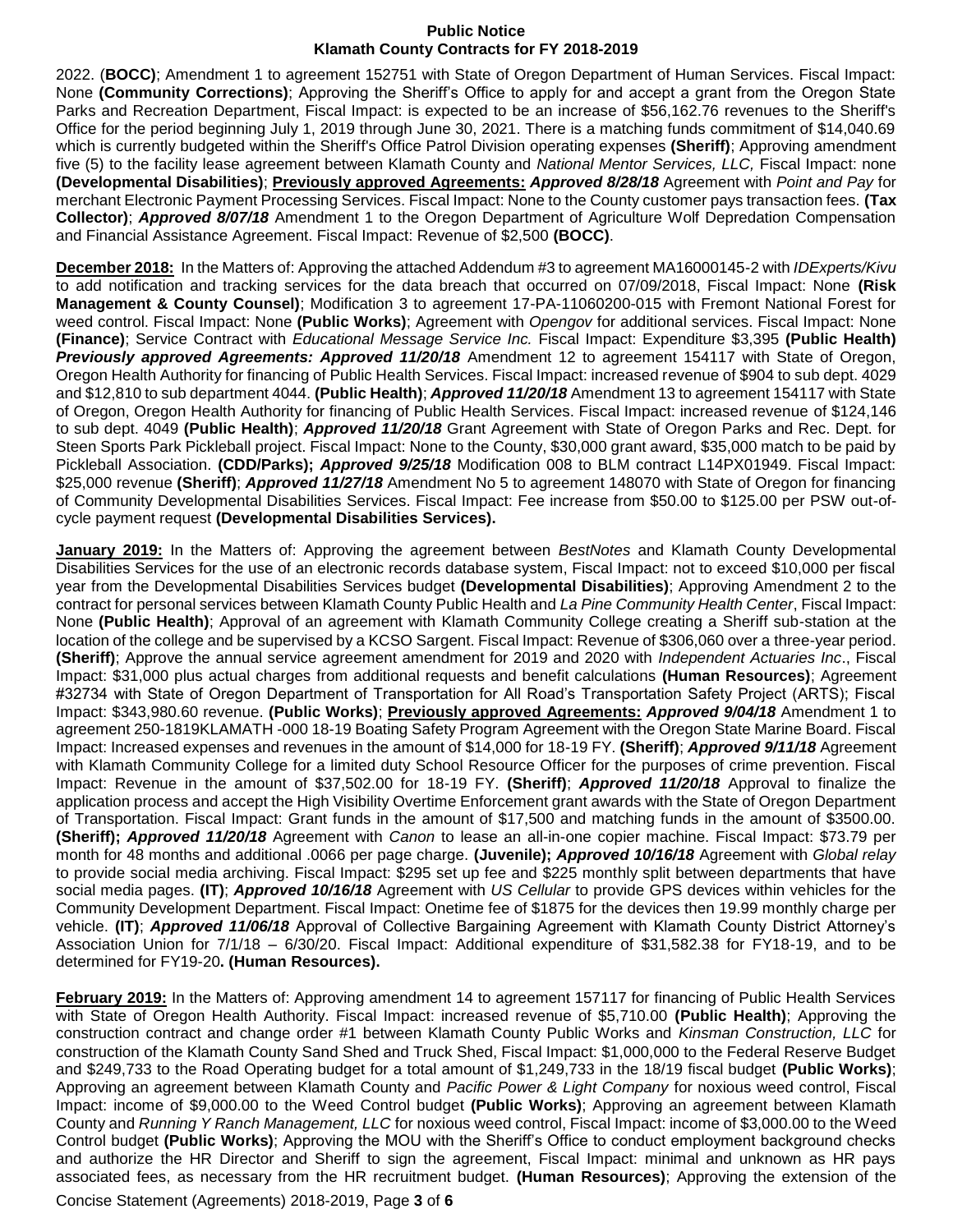contract with *Diversified Contractors Inc.* for installation of three skylights in the roof of the Klamath County museum, Fiscal Impact: none. **(Museum)**; Approving the Klamath County LOGO Usage agreement with *Business View Magazine*, Fiscal Impact: None. **(Community Development)**; Sublease of Klamath County property with Klamath County Extension Service District to Oregon State University. Fiscal Impact: Estimated expenditure of \$23,466 (**Property Management**); Approving Supplemental Environmental Project Agreement with *Collins products*. Fiscal Impact: Revenue of \$78,960 **(Public Health);**  Memorandum of Understanding with City of Klamath Falls regarding Jail inmate housing. Fiscal Impact: unknown revenue **(Sheriff); Previously approved Agreements:** *Approved 1/8/19* Approval of Business Associate Agreement with *Cascade Health Alliance (CHA).* Fiscal Impact: None **(Public Health)**; *Approved 12/11/18* Amendment #1 to the Professional Services Contract with *Moss Adams* for additional nonattest services. Fiscal Impact: Expenditure not to exceed \$10,500 **(Finance)**

**March 2019:** In the Matters of: Amendment #1 with *Klamath Crisis Center* for women and adult victim services. Fiscal Impact: Expenditure shall not exceed \$119,700 each fiscal year. **(Community Corrections)**; Amendment #1 with *Klamath Basin Behavioral Health* to provide sex offender intervention program services. Fiscal Impact: Expenditure shall not exceed \$120,000 each fiscal year. **(Community Corrections)**; Agreement with *Thomson Reuters* for Westlaw research software. Fiscal Impact: \$200 monthly for 36 months (**Counsel)**; Amendment and extension to contract with *Hyas Group*. Fiscal Impact: None **(Human Resources)**; Agreement with City of Klamath Falls for noxious weed control. Fiscal Impact: Revenue of \$5,000 **(Public Works)**; Agreement with Oregon Department of Transportation for noxious weed control. Fiscal Impact: Revenue of \$4,999 **(Public Works)**; Agreement with *Weyerhauser* for noxious weed control. Fiscal Impact: Revenue of \$4,000 **(Public Works)**; Contract with *Kittelson & Associates* for analysis of the Harlan Drive/Homedale road and Washburn Way/Joe Wright Road intersections. Fiscal Impact: Expenditure of \$9,100 **(Public Works)**; Contract with *Kittelson & Associates* for concept development and impact evaluation associated with improvements and signalization of the Homedale/Shasta Way intersection. Fiscal Impact: Expenditure of \$9,900 **(Public Works)**; Agreement with City of Klamath Falls School District. Fiscal Impact: Not to exceed \$4,500,000.00 **(BOCC)**;

**April 2019:** In the Matters of: Approving an MOU with *Klamath River Renewal Corporation*, Fiscal Impact: None **(BOCC)**; Approving a training affiliation agreement between Oregon Health & Science University and Klamath County Public Health, Fiscal Impact: None **(Public Health);** Approving an intergovernmental agreement between Klamath County Public Works and the City of Klamath Falls for Altamont Drive water line replacement project Phase VI, Fiscal Impact: \$97,012.00 to the Road Department Operating Budget **(Public Works);** Amendment 2 to IGA 250-1819KLAMATH-000 with Oregon State Marine Board. Fiscal Impact reimbursement of expenses in the amount of \$9,425. **(Sheriff);** Approving Public Health to submit a permit renewal for the Adopt-A-Highway program to the Oregon Department of Transportation, Fiscal Impact: None **(Public Health);** Approving an agreement between Klamath County and US Dept of Fish & Wildlife for noxious weed control, fiscal Impact: Income of \$2,500.00 to the Weed Control Budget **(Public Works);** Approving amendment 1 to the Intergovernmental Agreement with the Klamath Falls City School District, Fiscal Impact: None **(BOCC); Previously Approved Agreements**: Approved 3/26/19 In the matter of approving amendment 1 to the professional services contract with the *Klamath Animal Shelter*, Fiscal Impact: expenditure of \$28,023.00 to the Animal Control Department **(Animal Control);** Approved 1/22/19 Execution of Contract for Services with *CalAmp Wireless Networks Corp* to provide LTE Tracking service for equipment. Fiscal Impact \$2,730 onetime expenditure and recurring monthly charge of \$596.70. **(Public Works);** Approved 1/22/19 Accepting quote from *Accurate Electric Unlimited* to retrofit the Facility CCTV system. Fiscal Impact: \$27,879 from building maintenance and repair line item. **(Juvenile);** Approved 2/05/19 Approval of IGA 5767 with State of Oregon Department of Corrections to create an application program interface allowing information to be entered into primary statewide information system. Fiscal Impact: expenditure of \$3,107 **(Community Corrections);** Approved 3/26/19 Approval to submit facility use agreement to *Washington Federal* for their Conference Center. Fiscal Impact: Expenditure of \$100 refundable deposit. **(Public Health);** Approved 01/29/19 Settlement agreement with *Keno Fire District and Collins Products*. Fiscal Impact: None **(County Counsel);** Approved 03/12/19 Execution of Temporary Use Permit #O-KLA-2019-001 (004) for bridge replacement on West Langell Valley Rd. between the US Dept of Interior Bureau of Reclamation and Klamath Co. Fiscal Impact: None **(Public Works);** Approved 3/19/19 Amendment 15 to IGA 154117 with Oregon Health Authority for financing of Public Health Services. Fiscal Impact: Revenue of \$3,343 **(Public Health).**

**May 2019:** In the Matters of: Agreement with Lake County Cooperative Weed Management Area for noxious weed control. Fiscal Impact: Revenue of \$3,000 **(Public Works)**; Modification P00009 to agreement L14PX01949 with BLM. Fiscal Impact: Potential increase in revenue of \$25,000 **(Sheriff)**; 30-day trial service agreement with *Visual Labs* for body camera solution. Fiscal Impact: None **(Sheriff)**; Approving amendment 3 to the Contract for Personal Services between Klamath County Public Health and *La Pine Community Health Center* Fiscal Impact: contract expense of \$10,000 to Public Health Nursing Outreach sub department 4047 **(Public Health)**; Approving and signing Klamath County *Tourism Grant agreements* for the Spring 2019 cycle, Fiscal Impact: Expenditure of \$106,496.58 for the Tourism Competitive Grant Fund **(Finance)**; Signing the Klamath County Logo Usage Agreement with *Klamath Film*, Fiscal Impact: None **(Finance)**; Signing the Logo Usage Agreement with *The Trust For Public Land*, Fiscal Impact: None **(BOCC)**; Approving the agreement and authorizing Kathy Pierce to sign on behalf of the Klamath County on the *Meadow Outdoor Advertising* agreement for advertising on a billboard, Fiscal Impact: \$7800.00 **(Veterans)**; Agreement with *Steve Hedlund* for legal services. Fiscal Impact: Expenditure of \$1500 annually **(Sheriff)**; Professional Services Agreement with *ECONorthwest* for the market assessment and

Concise Statement (Agreements) 2018-2019, Page **4** of **6**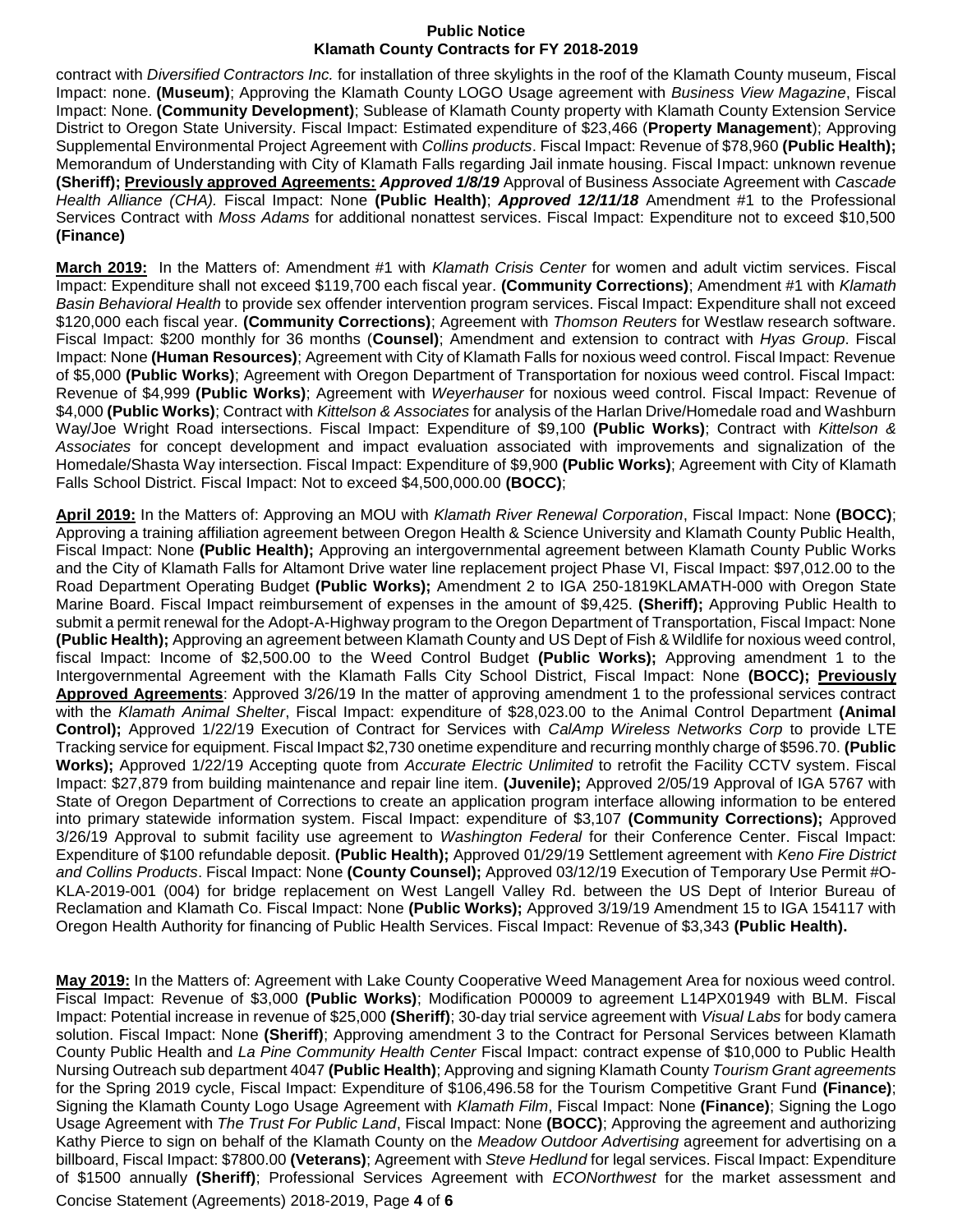preliminary implementation plan phase of the master planning process. Fiscal Impact: Expenditure of \$17,000 **(Fairgrounds)**; Approval of contract with *Stott Outdoor Advertising* for Bus Advertising. Fiscal Impact: Expenditure \$8,300 **(Public Health)**; Approval of a Collective Bargaining Agreement between Klamath County and the Oregon Nurses Association (ONA) for the period of July 1, 2019 through June 30, 2022, Fiscal Impact: for fiscal year 2019-2020 is \$4,680 above what was budgeted for. The Fiscal Impact for FY 2020-2021 and 2021-2022 is to be determined **(Human Resources)**; Approving the letter of agreement between *Bob Ernst* and Klamath County Public Health for the Klamath Falls Wood Stove Change-out project, Fiscal Impact: Contract expense of \$3688 to Public Health Environmental Health Air Quality Program sub department 4041 **(Public Health)**; Approval and signature of Forest Service Agreement 19-CS-11060200-011, Fiscal Impact: max of \$15,000.00 to Community Corrections Work Crew revenue **(Community Corrections)**. Approval of IGA #14207 with State of Oregon, Oregon Youth Authority to provide residential rehabilitation services, the Klamath Youth Inspiration Program. Fiscal Imapct: Revenue of \$270.82 per day per youth, maximum of \$1,788,349.78 for biennium 2019-2021 **(Juvenile); Previously approved Agreements***: Approved 4/16/19* Approval pf agreement 19-LE-11060200-006 with US Forest Service. Fiscal Impact: Revenue of \$30,800 for FY 19-20 **(Sheriff)**; *Approved 4/30/19* Approve and authorize the Human Resources Director to sign an Administrative Service Agreement with *Nationwide Retirement Solutions, Inc.* to perform the recordkeeping and administrative services for the County's 457 (b) Deferred Compensation Plan Fiscal Impact: None. There will be a reduction in service fees which are paid by the participants **(Human Resources)**; *Approved 4/30/19* MOU with Medical Teams International. Fiscal Impact: None **(Public Health)**; *Approved 4/30/19* Oregon Department of Agriculture Wolf Compensation and Financial Assistance Grant Agreement. Fiscal Impact: Grant revenue of \$8,090 with County match of \$809. **(BOCC)**; *Approved 3/19/19* Approval of agreement Grant No. 18-518 with Oregon Military Department, Office of Emergency Management. Fiscal Impact: Award up to \$81,229 **(Sheriff)**; *Approved 4/16/19* Approval of a Memorandum of Understanding with Lake County Health District regarding participation in the High Desert Rural Opioid Partnership. Fiscal Impact: None **(Public Health);** *Approved 3/5/19*  Agreement and Consent #O-KLA-2018-004 with United States Department of Interior, Bureau of Reclamation to use a reclamation easement and to maintain a crossing of Joe Wright Rd. Fiscal Impact: None **(Public Works)**; *Approved 4/2/19*  Limited Scope of Services Agreement with *LRS Architects Inc.* for the discovery phase of the master planning process. Fiscal Impact: Expenditure of \$24,950. **(Fairgrounds).**

Concise Statement (Agreements) 2018-2019, Page **5** of **6 June 2019:** In the Matters of: Approval of amendment 2 to agreement #157110 with State of Oregon Department of Human Resources. Fiscal Impact: Additional grant revenue of \$19,700 **(Public Health);** Agreement with Town of Bonanza for chip sealing services. Fiscal Impact: Revenue up to \$50k **(Public Works)**; Approving modification P00002 to agreement No. R17PC00076 between the Bureau of Reclamation and Klamath County for Weed Control, Fiscal Impact: income of \$30,500 to the Weed Control budget **(Public Works)**; Approving agreement between Klamath County and *Klamath Wingwatchers, Inc.* for noxious weed control, Fiscal Impact: income of \$1,200.00 to the weed control budget **(Public Works)**; Amendment 1 to the Personal Services Agreement with Oregon Health Sciences University. Fiscal Impact: Expenditure of \$16,900 **(Public Health);** One-time agreement with *Pine Grove Highland Special Road District* for road maintenance. Fiscal Impact: none, will be reimbursed from the District **(Public Works)**; Approval to purchase a 2019 Ford Explorer. Fiscal Impact: Expenditure of \$34,018.55 **(Developmental Disabilities)**; Amendment No 3 to the Franchise Agreement with *Waste Management of Oregon Inc.* Fiscal Impact: \$229,900 estimated annual revenue **(Solid Waste);** Agreement No C03212 with Multnomah Education Service District. Fiscal Impact: Expense of \$10 per cost pool member quarterly. **(Public Health)**; Memorandum of Understanding with Klamath County Extension Service District. Fiscal Impact: \$5000 expense **(Public Health)**; Person Services Agreement for translation with *Lilian Belsky*. Fiscal Impact: Maximum expenditure of \$8,100 **(Public Health)**; Amending The Agreement With *Insight For The Microsoft Enterprise* Renewal For 3rd Year, Fiscal Impact: The fiscal impact of this agreement will be \$127,760.79 from Technology Maintenance Reserves for the 2019-2020 fiscal year, up \$3,614.46 from the 2017 36-month agreement **(Information Technology)**; Signing The Prior Approved Assignment Contract With Bonanza Ambulance To Provide Ambulance Services In The Bly Ambulance Service Area #1, Fiscal Impact: None, since the Bonanza Ambulance Service Provider is responsible for their own billing and collection of fees for services, there is no expected fiscal impact to the County **(Sheriff)**; Signing The Klamath County Logo Usage Agreement with *Two Rivers Art Gallery* Fiscal Impact: None **(Finance)**; Klamath County Terminating A Lease with *National Mentor Services, LLC Dba Mentor Oregon*, Fiscal Impact: Revenues and expenditures in the Mental Health DD Reach Properties sub-department will be increased by \$8,539.75. There is no net fiscal impact. **(Tax/Property Management)**; Approval of Amendment #2 To the Contract Between Klamath County, Klamath County Juvenile Department, And *ORW Architecture, Medford Oregon*, To Extend the Current Contract to Provide Architectural and Engineering Services to The Klamath YIP Construction Project Fiscal Impact: Work by ORW to perform design services for the Klamath YIP Construction Project will continue to be billed at the agreed rates. There is no additional fiscal impact. The Klamath YIP Construction Project is funded by Oregon Lottery Bonds **(Juvenile)**; Approving amendment to agreement 1015198 between Oregon Health & Science University (OHSU) and Klamath County Public Health, Fiscal Impact: grant revenue not to exceed \$18,981 to Public Health Nursing Outreach sub department 4047 **(Public Health)**; Approval of FY20 Allocation Certification Agreement for the Maintenance Assistance Program with State of Oregon Marine Board. Fiscal Impact: Revenue of \$32,450 with minimum of \$19,883.83 in matching funds. **(CDD/Parks)**; Approval of agreement 250-1920KLAMATH-000 for the 19- 20 Boating Safety Program with Oregon State Marine Board. Fiscal Impact: Revenue not to exceed \$195,776 for FY 19-20 with \$112,108 matching funds**. (Sheriff);** Approval of agreement 250-1920AISKLAMATH-000 for the 19-20 Watercraft Check Station with Oregon State Marine Board. Fiscal Impact: Revenue not to exceed \$11,141 for FY 19-20 **(Sheriff);**  Approve and sign an IGA between Klamath County and the Pension Plan for Employees of Klamath County, Fiscal Impact: